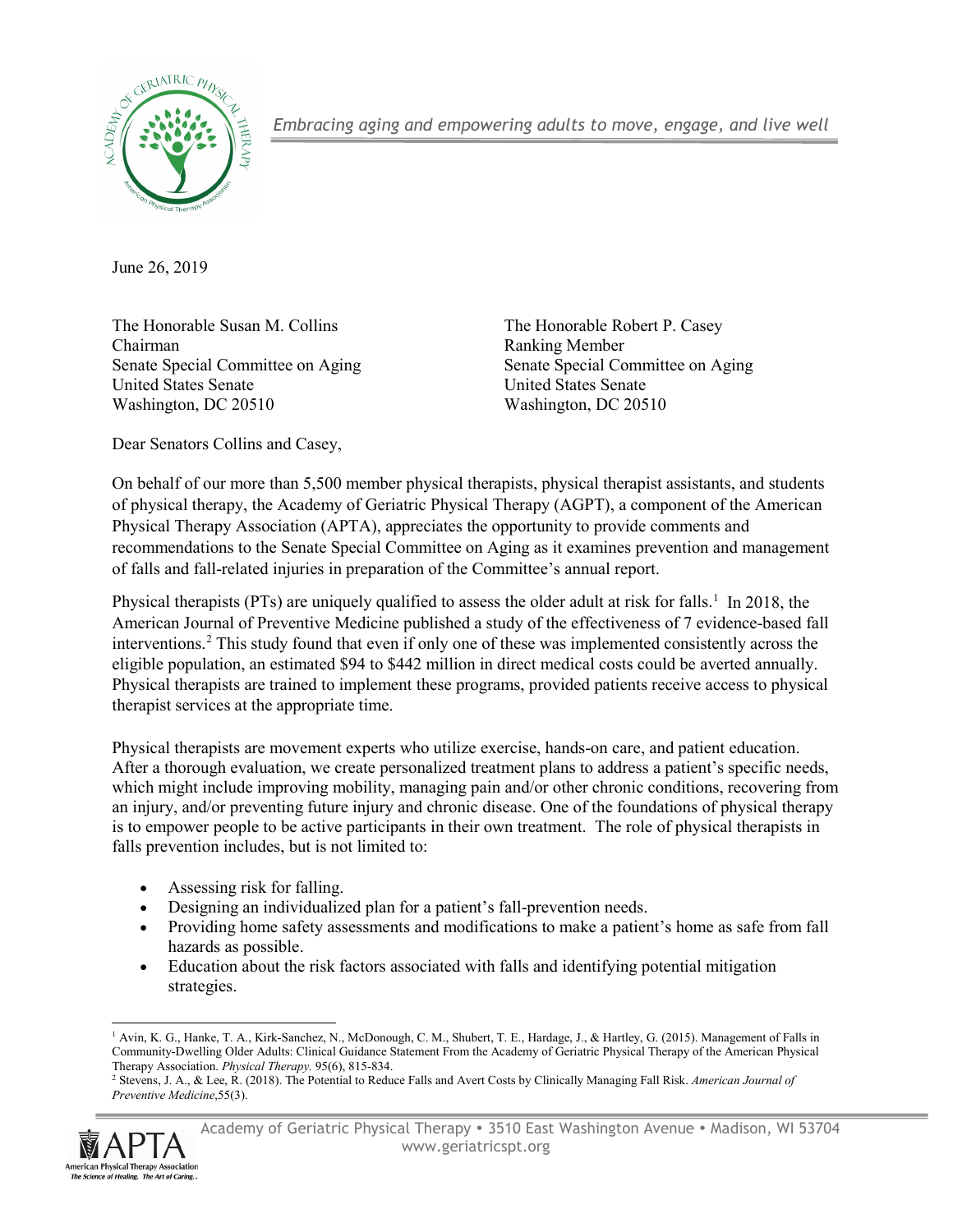- Providing appropriate exercises and balance training.
- Working with other health care professionals to address any underlying medical conditions that could increase fall risk.
- Providing recommendations on evidence-based community programs.

Physical therapists also address the identified deficits following physical examination and objective tests of movement patterns. Physical therapists are a vital component of multifactorial interventions that address modifiable risk factors for falls. Interventions provided by physical therapists are targeted and dosed to provide neural adaptations that improve anticipated and reactive balance strategies under varying conditions.

**We appreciate the opportunity to provide recommendations for the public health issue of falls among older adults and we have addressed the topics and questions put forth by the Senate Special Committee on Aging below.** 

## **Reporting and Follow-Up**

### **To what extent are falls unreported among older Americans?**

Based on data from the 2002 Medicare Current Beneficiaries Survey, Shumway-Cook et al. reported that 48% of beneficiaries talked to their physicians about having fallen, and of those who did, 60% received information about preventing future falls.<sup>[3](#page-1-0)</sup>

Men are less likely than women to report falls and seek follow up care to improve prevention. Falls are often under-reported due to older adults' having a fear that they will lose their independence.

## **What strategies can be employed to encourage patients to promptly notify their health care provider or caregivers of a fall?**

Recommendation: In collaboration with Community Paramedicine and Emergency Medical Services, older adults who suffer multiple falls or are injured, call 911, but are not transported, would benefit from a multifactorial assessment that includes a physical therapist's assessment. A coverage benefit for an in-home assessment by a physical therapist may help alleviate this issue.<sup>[4](#page-1-1)</sup>

## **How can follow-up with appropriate healthcare providers be improved after a visit to an emergency department for a fall?**

Recommendation: During or after an emergency department visit related to a fall, a visit with a physical therapist should be conducted that includes a complete falls-risk assessment including fear of falling and appropriate referral to follow up care as needed.<sup>[5](#page-1-2)</sup> The American College of Emergency Physicians has developed Geriatric Emergency Room Guidelines, which can be found at: [https://www.acep.org/by](https://www.acep.org/by-medical-focus/geriatrics/geriatric-emergency-department-guidelines/)[medical-focus/geriatrics/geriatric-emergency-department-guidelines/.](https://www.acep.org/by-medical-focus/geriatrics/geriatric-emergency-department-guidelines/) These evidence-based guidelines provide explicit information on how to best evaluate and treat any older adult who attends the emergency

<span id="page-1-0"></span> <sup>3</sup> Shumway-Cook, A., Ciol, M. A., Hoffman, J., Dudgeon, B. J., Yorkston, K., & Chan, L. (2009). Falls in the Medicare population: incidence, associated factors, and impact on health care. *Physical Therapy*, *89*(4), 324–332.

<span id="page-1-1"></span><sup>4</sup> Kizer, K. W., Shore, K., & Moulin, A. (2013). Community paramedicine: A promising model for integrating emergency and primary care. *UC Davis.* Retrieved fro[m https://escholarship.org/uc/item/8jq9c187.](https://escholarship.org/uc/item/8jq9c187)

<span id="page-1-2"></span><sup>5</sup> Avin, K. G., Hanke, T. A., Kirk-Sanchez, N., McDonough, C. M., Shubert, T. E., Hardage, J., & Hartley, G. (2015). Management of Falls in Community-Dwelling Older Adults: Clinical Guidance Statement From the Academy of Geriatric Physical Therapy of the American Physical Therapy Association. *Physical Therapy,*95(6), 815-834.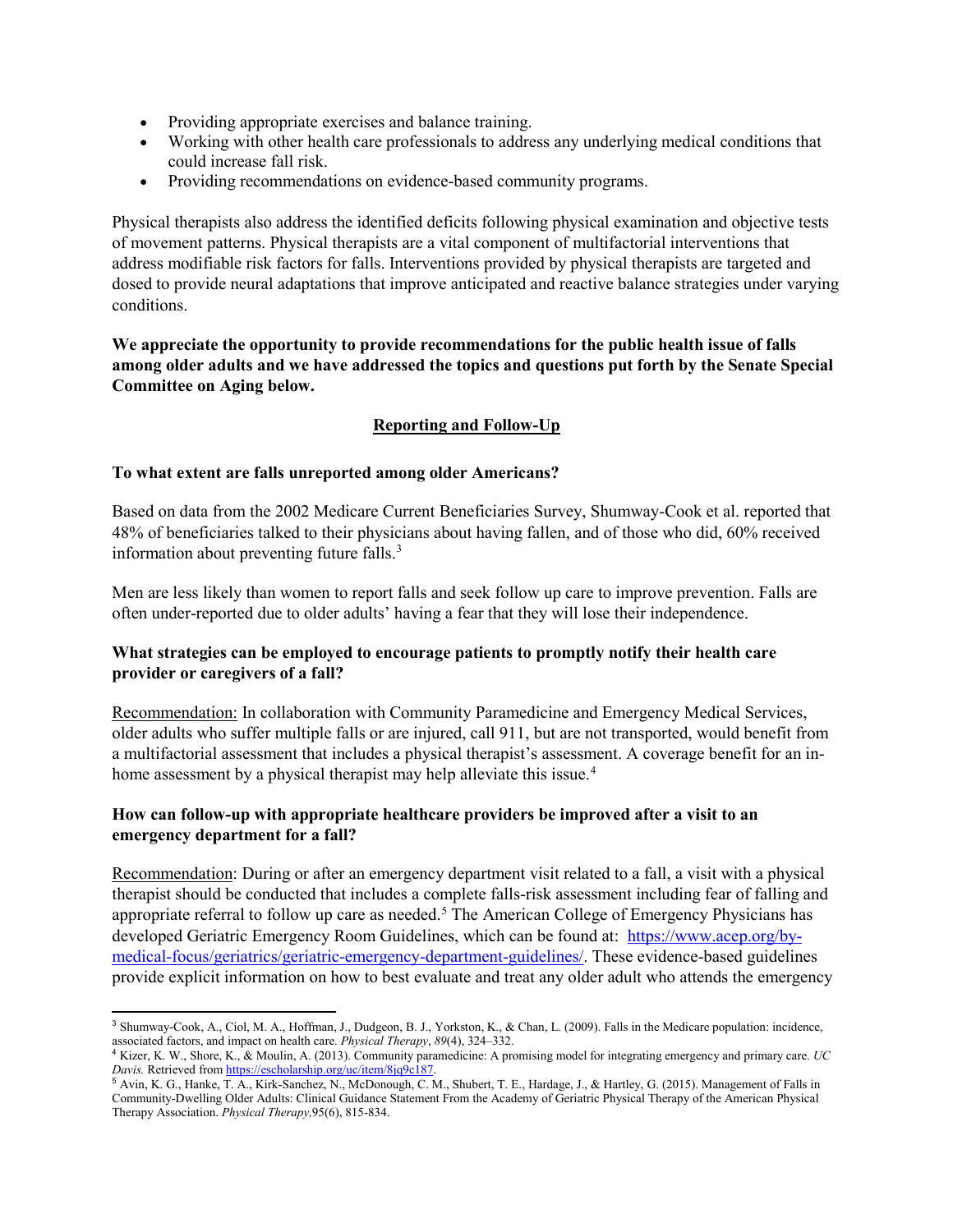department. The guidelines state, in part, that the standard of care for any older adult who goes to the emergency department should be a fall risk screen, regardless of admission criteria; and, a multidisciplinary team that includes a physical therapist should assess the patient.

More importantly, a policy for coverage of follow-up after discharge should be considered. For example, a follow up phone call after the emergency department visit would be beneficial to assess the patient's status and ensure they have access to the resources they need. The emergency department is just a snapshot in time of the patient. A covered in-home visit by a physical therapist to assess all of the falls risk factors in the patient's environment which could ultimately be a more effective way to empower the patient to manage their fall risk. [6](#page-2-0)

Recommendation: Enact payment policies that promote the delivery of home-based evaluation and exercise programs. Longitudinal studies demonstrate that regular physical exercise extends longevity and reduces the risk of physical disability. Decline in physical activity with aging is associated with a decrease in exercise capacity that predisposes to frailty.[7](#page-2-1) Among the most effective interventions are home-based exercise programs that allow therapists to address both mobility related concerns and home environmental factors that contribute to fall rates.<sup>[8](#page-2-2)</sup> Home-based interventions are perhaps most critical for frail or cognitively impaired older adults who cannot attend clinic-based services regularly and may represent the only option for skilled care for patients in rural or socioeconomically impoverished areas. Adding physical therapy to the benefit for telehealth services would go a long way to providing frail or cognitively impaired older adults with the follow up and supervision they need to consistently take part in regular activity and exercise.

#### **Tools and Resources**

### **What learning tools, resources or techniques can be used to empower patients to change their home environment or modify risk factors to reduce the risk of falls?**

There are several evidence-based programs that are designed specifically to empower patients to modify their risk factors. These programs demonstrated effectiveness in randomized clinical trials including but not limited to: A Matter of Balance, The Otago Exercise Program, Tai Chi for Arthritis, Tai Chi Moving for Better Balance, Stepping On, and Enhanced Fitness, published in a [CDC Compendium of Effective](https://www.cdc.gov/homeandrecreationalsafety/pdf/falls/CDC_Falls_Compendium-2015-a.pdf)  [Fall Interventions: What Works for Community-Dwelling Older Adults.](https://www.cdc.gov/homeandrecreationalsafety/pdf/falls/CDC_Falls_Compendium-2015-a.pdf)<sup>[9](#page-2-3)</sup> The goal of these programs is to give older adults the tools and the confidence they need to manage their risk of falls. These programs need greater support to be disseminated nationally and to be available in both online, virtual, and real time formats. Funding and support for sustainability are barriers for all of these programs viability. A policy (such as lowering monthly Medicare costs) rewarding seniors for attending these programs may be beneficial and facilitate better engagement.

<span id="page-2-0"></span> <sup>6</sup> Olij, B. F., Ophuis, R. H., Polinder, S., Beeck, E. F., Burdorf, A., Panneman, M. J., & Sterke, C. S. (2018). Economic Evaluations of Falls Prevention Programs for Older Adults: A Systematic Review. *Journal of the American Geriatrics Society,66*(11), 2197-2204.

<span id="page-2-1"></span><sup>7</sup> Aguirre LE, Villareal DT. Physical Exercise as Therapy for Frailty. *Nestle Nutr Inst Workshop Ser*. 2015;83:83-92

<span id="page-2-2"></span><sup>8</sup> Liu-Ambrose T, Davis JC, Best JR, et al. Effect of a Home-Based Exercise Program on Subsequent Falls Among Community-Dwelling High-Risk Older Adults After a Fall: A Randomized Clinical Trial *JAMA.* 2019;321(21):2092-2100.

<span id="page-2-3"></span><sup>&</sup>lt;sup>9</sup> Stevens JA, Burns ER. *A CDC Compendium of Effective Fall Interventions: What Works for Community-Dwelling Older Adults*. 3rd ed. Atlanta, GA: Centers for Disease Control and Prevention, National Center for Injury Prevention and Control, 2015.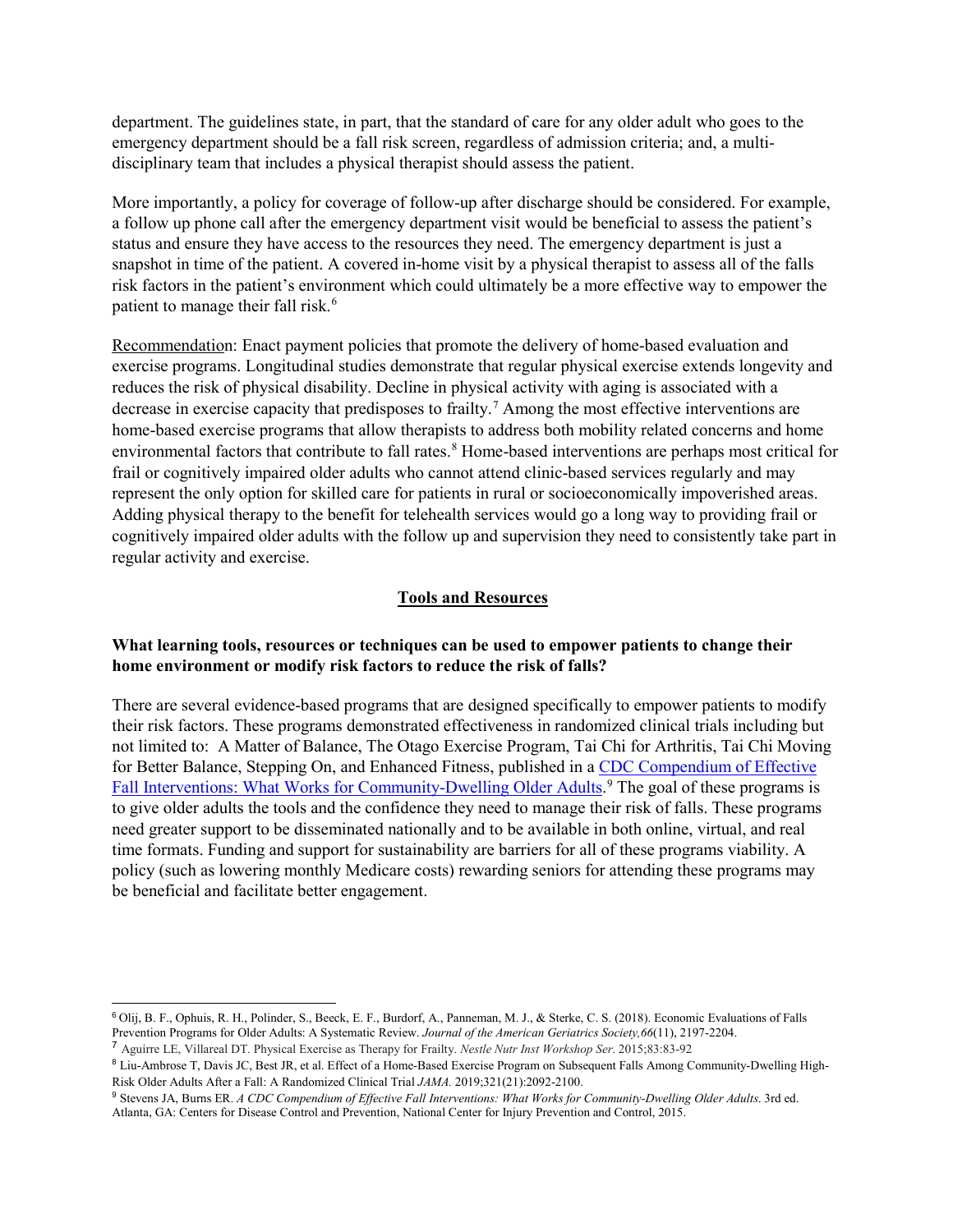Regarding home safety, th[e Centers for Disease Control and Prevention's Stopping Elderly Accidents,](https://www.cdc.gov/steadi/index.html)  [Deaths, and Injuries](https://www.cdc.gov/steadi/index.html) Check for Safety tool allows older adults to assess and address environmental risks. [10](#page-3-0) Awareness of this tool would be beneficial.

Stevens and Lee reviewed promoted the importance of Vitamin D to preventing bone loss. It is difficult to estimate how many falls are actually the result of bones that break – e.g. the patient did not trip, misstep or were unable to recover from a loss of balance – but instead fall after their hip (or other bone) broke and they lost support.<sup>11</sup> Thoroughly assessing older adults for Vitamin D levels on a regular basis and insuring they receive the appropriate nutrition is essential. This could be promoted through television, print, partnering with the ADA or other groups, as well as community outreach programs.

### **What are the opportunities and limitations surrounding assistive technologies?**

Recommendation: Congress should direct CMS to continue to improve the coding and payment processes for complex rehabilitation and assistive technology. It is critical that the specific products determined to meet the medical needs of Medicare and Medicaid patients be protected in order to prevent injuries and permanent deformities. Home modifications and assistive devices are important components of fall prevention; they consist of any changes made to meet the needs of an individual with a physical limitation and can include assistive technologies or structural changes to a home. According to the Rehabilitation Engineering and Assistive Technology Society of North America (RESNA), home modification should promote accessibility and adaptability.[12](#page-3-2)

Low-cost home modifications and repairs can significantly decrease an individual's fall risk when in their home. Common home modifications include adequate lighting, removing unnecessary clutter, obstacles, and throw rugs, ensuring there are hand rails on stairs, limiting visual deception (especially with carpets/stairs), re-arranging kitchen drawers/shelves based on usage, and bathroom modification (nonslippery tub/shower) with appropriate grab bars.<sup>10</sup> Recently, Medicare Advantage programs were given the opportunity to add home modifications as a benefit to their enrollees. However, the beneficiary is required to 'choose' from one of several add-on benefits, such as rides to doctor appointments, having groceries delivered to them, and making home modifications. Beneficiaries shouldn't have to choose which 'one' of these they might receive, and Medicare fee-for-service patients should have access to similar benefits.

Due to the multifactorial components of fall prevention (with the three primary risk factor involving strength, balance, and gait), physical therapists play a key role in helping prevent falls. In addition, there are several technology methods and tools that have been tested or used in falls prevention to allow older adults to age in place, including telehealth monitoring, cameras, gaming-like software for balance exercise, and accelerometer sensors to detect falls. Additional research is needed on the use of information technology in the home on falls prevention and monitoring is needed.<sup>[13](#page-3-3)</sup>

<span id="page-3-0"></span> <sup>10</sup> Centers for Disease Control. (2015). *Centers for Disease Control and Prevention National Center for Injury Prevention and Control STEADI Check for Safety Brochure*. Retrieved June 1, 2019, fro[m https://www.cdc.gov/steadi/pdf/check\\_for\\_safety\\_brochure-a.pdf](https://www.cdc.gov/steadi/pdf/check_for_safety_brochure-a.pdf)

<span id="page-3-1"></span><sup>11</sup> Stevens, J. A., & Lee, R. (2018). The Potential to Reduce Falls and Avert Costs by Clinically Managing Fall Risk. *American Journal of Preventive Medicine*,55(3).

<span id="page-3-2"></span><sup>&</sup>lt;sup>12</sup> Keall MD, Pierse N, Howden-Chapman P, et al. Home modifications to reduce injuries from falls in the home injury prevention intervention (HIPI) study: a cluster-randomised controlled trial. *Lancet.* 2015;385(9964):231.

<span id="page-3-3"></span><sup>&</sup>lt;sup>13</sup> Use of Information Technology for Falls Detection and Prevention in the Elderly. Oladele Ademola Atoyebi & Antony Stewart & June Sampson. *Ageing Int.* 2015;40:277–299.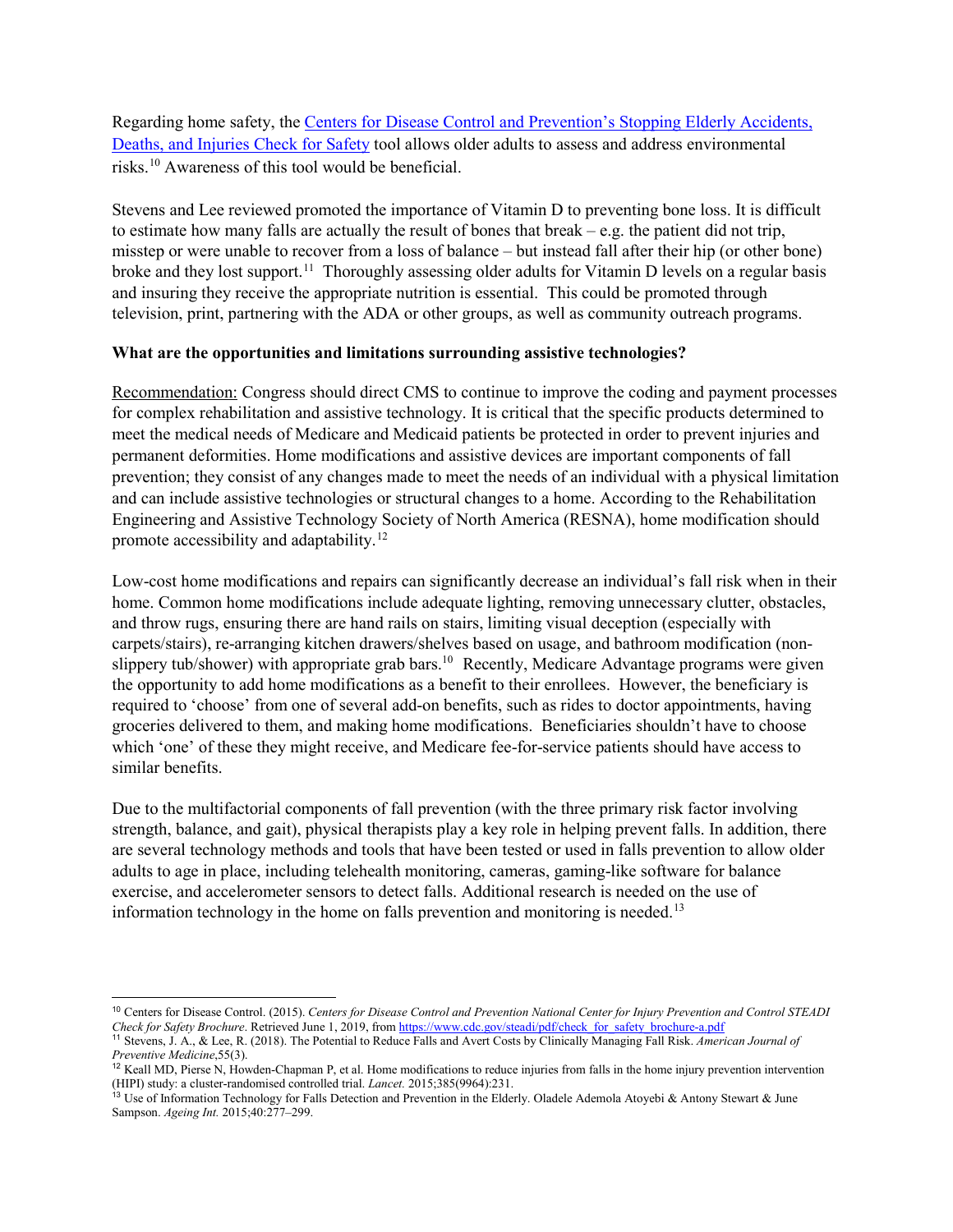### **Are there are any federal policy barriers that make it difficult to offer tools and resources to patients to prevent falls?**

Yes. Unless an older adult is homebound and qualifies for home care services, it is very challenging for a therapist to conduct a home safety evaluation on a patient in rehab or going to outpatient. This requires travel time that is not reimbursed and takes away from the therapist's availability to treat other patients. Reimbursement practices need to support the costs associated with travel and time away from other patient care for therapists to feasibly conduct evaluations. Medicare does not cover screening and wellness activities. Nor do they cover activities that support behavior change such as phone call followups by physical therapists.

AGPT encourages the Senate Aging Committee to consider how it might expand access to telehealth services, such as telerehabilitation, which has the potential to reduce spending, improve health and wellbeing, and enhance communication between patients and their providers. Many states permit therapy providers to furnish telehealth services, and they do so safely and effectively. Telehealth therapy services may make the difference in preventing falls, functional decline, costly emergency room visits, and hospital admissions/readmissions. Allowing patients to have access to a physical therapist either in-person or remotely can have a dramatic impact on improving care and reducing negative consequences and costs of care. In 2017, the Department of Veterans Affairs (VA) promulgated a final rule to address the current disparities between the delivery of telehealth services and state laws that have inhibited VA's expansion of telehealth services to certain locations. Other government agencies should follow the VA's lead in pursuing broader coverage of telehealth services furnished by health care professionals, including physical therapists.

Recommendation: Add physical therapists as authorized providers of telehealth under Medicare Fee-for-Service (FFS). Under traditional Medicare, physical therapists are not able to provide and bill Medicare FFS for telehealth services furnished to Medicare beneficiaries. Allowing physical therapists to furnish telehealth services to the Medicare population would greatly benefit Medicare beneficiaries by expanding their access to physical therapists, whom they would otherwise have to travel long distances to see. Physical therapists also utilize telehealth to assess patients' environments and identify risks to their treatment and safety. Rather than simulating a patient's home, work, or school environment based on the patient's oral account, physical therapists are able to observe those environments in real time, and witness the way a patient navigates them. Using telehealth to observe patients in their own home, ensuring exercises are being properly performed, allows physical therapists to help patients avoid complications and further injury by identifying risks in the home setting, changes in health status, as well as how patients operate in such settings.<sup>[14](#page-4-0)</sup>, all of which could result in reduced rehospitalizations and overcall costs of care. This is particularly beneficial to those with chronic conditions, a population that is at risk for falls and other injury. AGPT recommends that Congress modify the Social Security Act 1834(m) to allow physical therapists to furnish and receive payment for covered telehealth services (subject to state law).

Recommendation: Ensure that physical therapists can furnish telehealth services to Medicare Advantage enrollees. Telehealth services are gaining attention at both state and federal levels as more providers, payers, and patients are seeking cost-effective approaches to care. However, existing barriers are prohibitive of these services and the providers who are eligible for reimbursement when providing care

<span id="page-4-0"></span> <sup>14</sup> Forkan R, Pumper B, Smyth N, et al. Exercise adherence following physical therapy intervention in older adults with impaired balance. *Phys Ther*. 2006;86(3):401-1.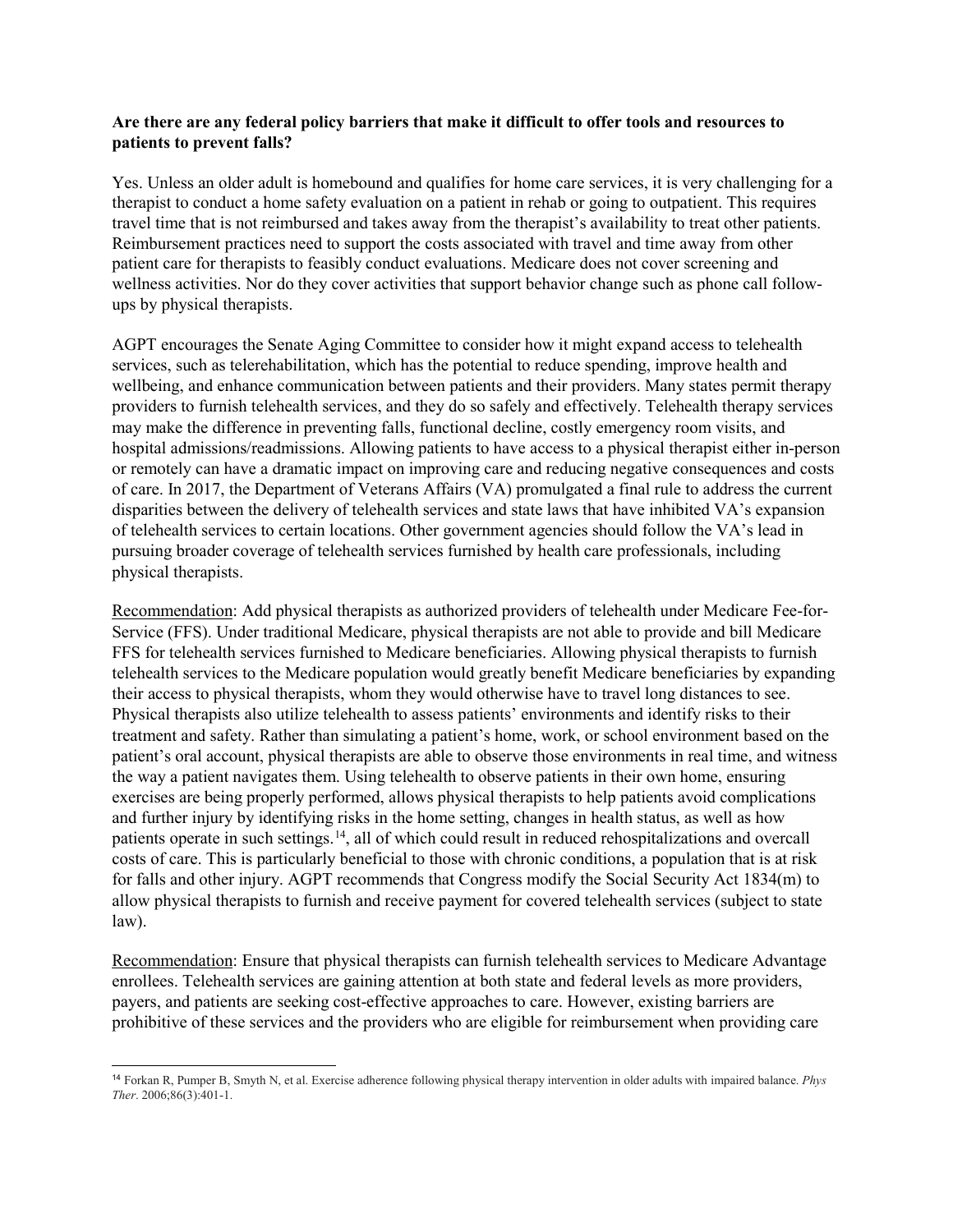through telehealth. Currently, physical therapists are not able to bill for telehealth services under the Medicare program. In the 115th Congress, AGPT and APTA supported the CONNECT for Health Act (H.R. 2556/S. 1016), which would lift many of the current restrictions on telehealth services under the Medicare program, including where these services can take place and who can provide telehealth. Specifically, the legislation would allow physical therapists and other providers to use telehealth when treating patients who are enrolled in Medicare Advantage (MA) plans, accountable care organizations (ACOs), and certain bundled payment models. AGPT urges the Congress to include language in any telehealth legislative vehicle considered in the  $116<sup>th</sup>$  Congress to ensure that physical therapists can use telehealth when treating patients who are enrolled in MA plans and participating in alternative payment models, including ACOs and bundled payment models.

#### **Medicare**

# **How can the "Welcome to Medicare" visit or the "Annual Wellness" visits be improved to better assess fall risk and fracture prevention and ensure appropriate referrals?**

Recommendation: Expand the role of physical therapists in the Initial Preventive Physical Examination (IPP) or "Welcome to Medicare" visit. .The IPPE is an introduction to Medicare and covered benefits and focuses on health promotion and disease prevention and detection to help beneficiaries stay well. Currently, Medicare covers an IPPE when performed by a physician (doctor of medicine or osteopathy) or qualified non-physician practitioner (a physician assistant, nurse practitioner, or certified clinical nurse specialist). Physical therapists can play a valuable role in conducting the Welcome to Medicare visit, particularly in the areas of preventive screenings and services. Each of the 7 components of the IPPE are included as part of the physical therapist's evaluation and management of their patients. Through determination of many of the suggested items in the seven action areas, physical therapists could play a role for determining fall risk (e.g., MiniBESTest, FRAST, Four Square Step Test, 10g Semmes-Weinstein monofilament testing) and potential frailty (gait speed and Timed Up and Go [TUG], and grip strength).

Recommendation: Allow for and support an annual mobility/functional wellness visit to a physical therapist so older adults can be regularly screened for impairments in balance, limitations in mobility, cognitive changes, and other factors that may be impacting their function and falls risk. [15](#page-5-0),[16](#page-5-1) Adding physical therapists as qualified providers to the annual Medicare Wellness visit would have a significant impact on the number of older adults assessed for falls risk. Current policies require a physician to identify a problem or risk and make a referral to a therapist, which the patient may or may not follow up on. A patient having the ability to go directly to therapy or the therapist directly to them to provide these falls risk assessments could save millions of direct medical costs. Annual wellness visits and mobility assessments would also identify deficits early which many people believe are "normal aging."[17](#page-5-2)

The falls risk screening tool used for the wellness visit needs to be standardized across all practices, and the results from that screen need to be actionable interventions. Medical schools typically have limited

<span id="page-5-0"></span> <sup>15</sup> Avin, K. G., Hanke, T. A., Kirk-Sanchez, N., McDonough, C. M., Shubert, T. E., Hardage, J., & Hartley, G. (2015). Management of Falls in Community-Dwelling Older Adults: Clinical Guidance Statement From the Academy of Geriatric Physical Therapy of the American Physical Therapy Association. *Physical Therapy,*95(6), 815-834.

<span id="page-5-1"></span><sup>16</sup> Montero-Odasso, M., Almeida, Q. J., Bherer, L., Burhan, A. M., Camicioli, R., Doyon, J., . . . Verghese, J. (2018). Consensus on Shared Measures of Mobility and Cognition: From the Canadian Consortium on Neurodegeneration in Aging (CCNA). *The Journals of Gerontology: Series A,74*(6), 897-909.

<span id="page-5-2"></span><sup>&</sup>lt;sup>17</sup> ACSM Scientific Pronouncements: Physical Activity Guidelines for Americans. (2019). Retrieved fro[m https://www.acsm.org/acsm-positions](https://www.acsm.org/acsm-positions-policy/physical-activity-guidelines-for-americans)[policy/physical-activity-guidelines-for-americans.](https://www.acsm.org/acsm-positions-policy/physical-activity-guidelines-for-americans)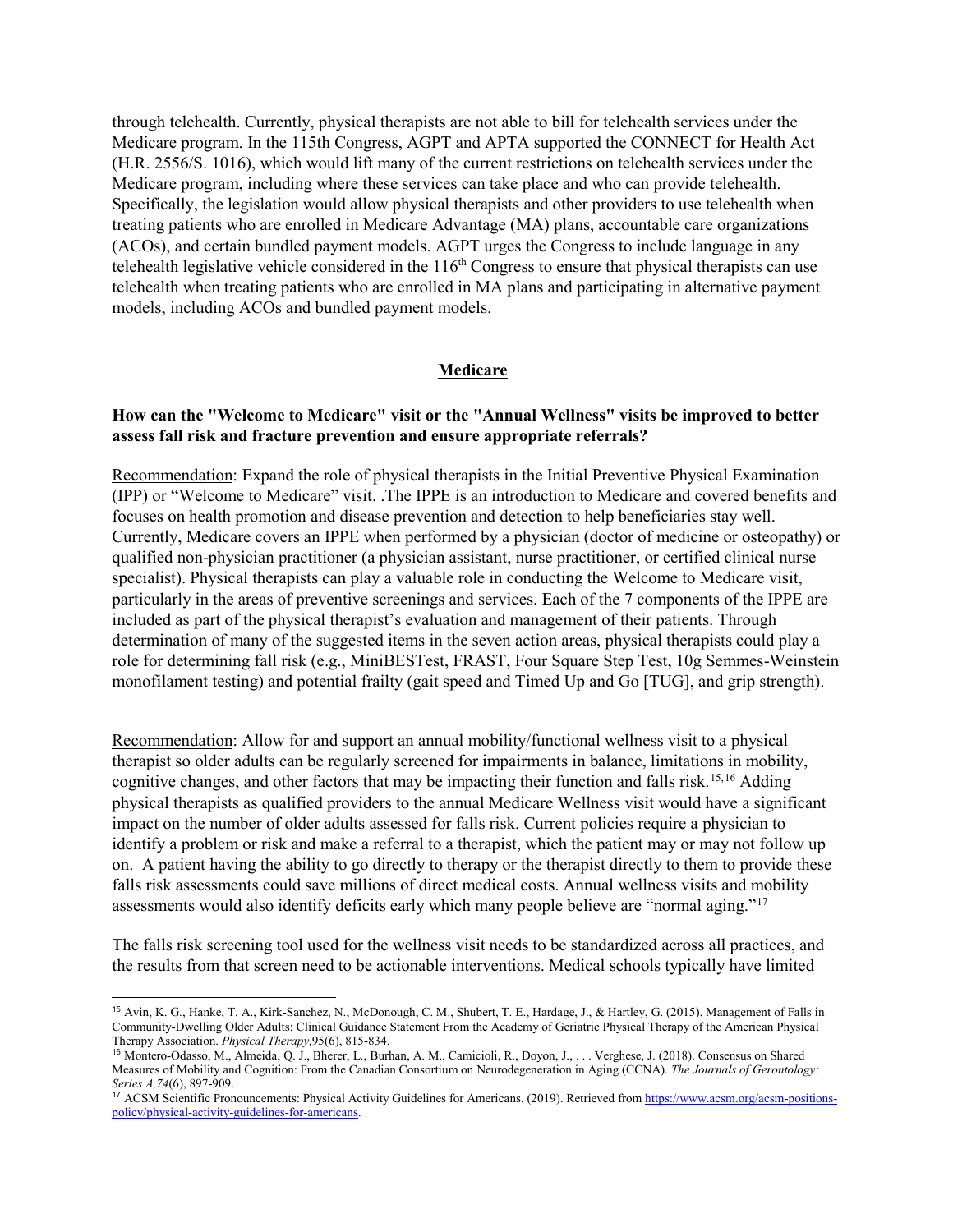geriatric content and typically do not specifically teach fall risk screening. For example, The University of North Carolina School of Medicine devotes 6 hours of the 4-year curriculum to Geriatric Care. There is a 2-hour fall screening activity where students can practice screening, but there is limited opportunity to discuss tailored interventions. As a result, older adults who screen positive for fall risk are told they are at risk for falling, but are not given an intervention, so they often will limit their activities because they are now afraid to fall. If providers are doing screening, there must be an education and intervention associated with that screening. Practices must have pre-established partnerships with community-based organizations and other disciplines such as physical therapists to make sure there is appropriate access to these interventions. [18](#page-6-0)

## **How can Medicare coverage and reimbursement for falls prevention and fall-related services be improved?**

Recommendation: Evolve current Medicare Part B payment to support home safety evaluations and home-based interventions for fall-related injuries that can occur outside the outpatient rehabilitation therapy benefit or home health episodes of care. Increased support for reimbursement of evidence-based falls prevention programs, such as the Otago, would be beneficial to patients in need of fall prevention and fall-related services. The current regulations and fee structure do not allow for a graded exercise program to be spread out over a year. [19](#page-6-1) In fact, pending Medicare Part A payment methodology changes for home health agencies (effective January 1, 2020) may decrease access to home care for older adults by reducing the episodic payment when patients begin receiving home health services without a preceding institutional stay. While Medicare Part B covers therapist services furnished in the home, unlike primary care physician services, there is no payment increase to cover the elevated costs of providing care in a patient's home versus a clinic setting.

Recommendation: Tell CMS to fully implement education of both providers and Medicare Administrative Contractors about the settlement and coverage of skilled care. The *Jimmo v. Sebelius* Settlement clarified that Medicare must cover skilled maintenance care in the home health, skilled nursing facility and outpatient therapy settings, the reality is that the Centers for Medicare & Medicaid Services has not been effective or transparent in its education of providers and Medicare Administrative Contractors (MACs). Denials still exist by the MACs, but more importantly providers still "fear" the denials. The Center for Medicare Advocacy, the organization who spearheaded the lawsuit on behalf of Medicare beneficiaries, recently completed a survey of stakeholders to analyze the effectiveness of CMS' education efforts regarding the *Jimmo.* The survey was sent to over 400 providers and advocates across multiple disciplines. There was about a 20% response rate. Of those respondents, almost 40% still had not heard about the *Jimmo* Settlement, and almost 30% remained unaware that Medicare coverage depends on the need for skilled care, regardless of a beneficiary's potential for improvement, and that Medicare covers skilled care to maintain a condition or slow deterioration. Most tellingly, over 70% of respondents were completely unaware of the *Jimmo* Education Campaign that CMS was required to provide in 2013. Further, even some of those were aware did not participate, as over 85% of respondents indicated that they did not participate. CMS materials continue to lag as source of information as well, as over 60% of respondents have not accessed CMS' *Jimmo* webpage.[20](#page-6-2)

<span id="page-6-0"></span> <sup>18</sup> Ory, M. G., & Smith, M. L. (2015). Research, practice, and policy perspectives on evidence-based programing for older adults. *Frontiers in Public Health*, 3, 136-145.

<span id="page-6-1"></span><sup>19</sup> Shubert, T. E., Smith, M. L., Ory, M. G., Clarke, C. B., Bomberger, S. A., Roberts, E., & Busby-Whitehead, J. (2015). Translation of the Otago exercise program for adoption and implementation in the United States. *Frontiers in Public Health*, 2, 152.

<span id="page-6-2"></span><sup>&</sup>lt;sup>20</sup> [https://www.medicareadvocacy.org/center-for-medicare-advocacy-survey-cms-jimmo-v-sebelius-improvement-standard](https://www.medicareadvocacy.org/center-for-medicare-advocacy-survey-cms-jimmo-v-sebelius-improvement-standard-education-still-not-working/)[education-still-not-working/](https://www.medicareadvocacy.org/center-for-medicare-advocacy-survey-cms-jimmo-v-sebelius-improvement-standard-education-still-not-working/)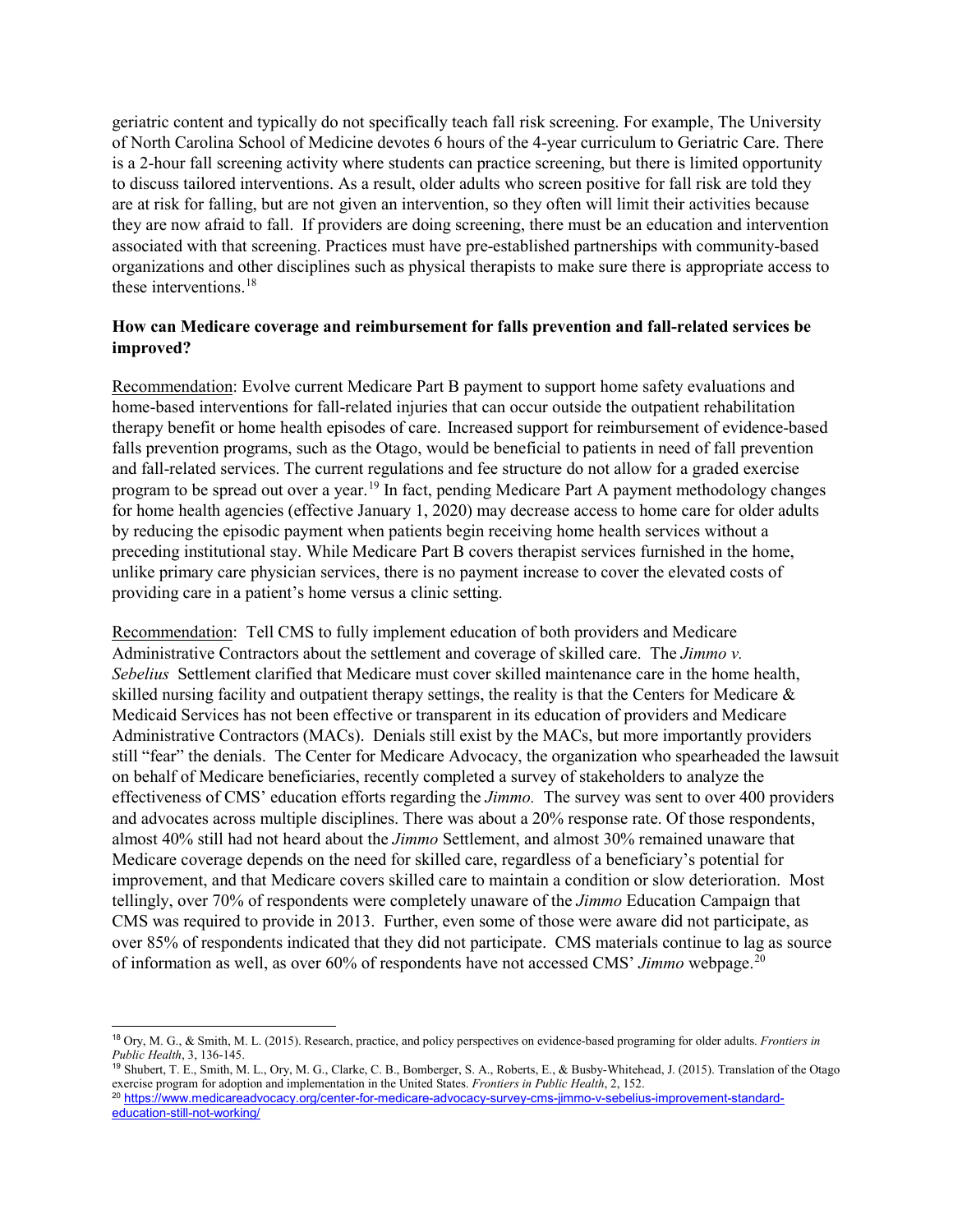## **How are existing Medicaid waivers being utilized for falls prevention and fall-related services? Are there demonstrations or pilot programs that the Center for Medicare and Medicaid Innovation should consider?**

Recommendation: In states with direct access, pay for physical therapy assessment and care or community level referral without a physician visit. The ACA includes a provision that encourages the Innovation Center to develop models that promote efficiencies and timely access to outpatient care, such as outpatient physical therapy services, through models that do not require a physician or other health professional to refer the service or be involved in establishing the plan of care for the service, when such service is furnished by a health professional who has the authority to furnish the service under existing state law.

Recommendation: Pay for prevention. Physical activity reduces the risk of fall-related injuries by 32- 40% and decrease severe falls requiring medical care. Physical activity also ameliorates functional declines and strength that may occur with aging. Older adults who have suffered a hip fracture or stroke still improve function with physical activity.<sup>[21](#page-7-0)</sup> Physical activity is effective in reducing falls.<sup>[22](#page-7-1)</sup> Guidelines recommend physical activity, resistance training and balance training for ALL older adults; however, only 25% of the population is meeting the guideline.<sup>[23](#page-7-2)</sup> Older adults need guidance to perform appropriate and effective activities safely. Many adults do not know how or where to exercise and need assistance and access.[24](#page-7-3)

Recommendation: Consider whether current Medicare coverage and payment allows for older adults with fragility fracture to participate in physical therapy for the orthopedic conditions and to treat underlying balance and gait disorders (fall prevention).<sup>[25](#page-7-4)</sup>

Recommendation: Support alternative models of physical therapy care including a model with a combination of individual physical therapy treatment and physical therapy designed and supervised small group exercise classes. A model where physical therapists can continue to follow medically complex patients, keeping them exercising with skilled exercise classes at the right functional level with physical therapy oversight for safety and progression. On discharge the patient can continue with the group exercise, so there is a handoff to the class where they already have been exercising and they have social support. (So rather than covering expensive short-term individual treatment, have a coverage per episode – or something similar to this for a different model). There is strong evidence that shows an individualized multi-component exercise program reduces the risk of falls and frailty among older adults.<sup>[26](#page-7-5), [27](#page-7-6)</sup> Older adults are not exercising for a variety of reasons: physical limitation due to health condition or aging, lack of professional guidance, lack of healthcare provider support, inadequate

<span id="page-7-0"></span> <sup>21</sup> Dipietro, L., Campbell, W. W., Buchner, D. M., Erickson, K. I., Powell, K. E., Bloodgood, B., . . .Olson, R. D. (2019, June 1). Physical Activity, Injurious Falls, and Physical Function in Aging: An Umbrella Review. *Medicine & Science in Sports & Exercise*, 51(6), 1303-1313.  $^{22}$  Sherrington, C., Whitney, J. C., Lord, S. R., Herbert, R. D., Cumming, R. G., & Close, J. C. (2008). Effective exercise for the prevention of falls: a systematic review and meta-analysis. Journal of the American Geriatrics Society, 56(12), 2234-2243.<br><sup>23</sup> Blackwell, D. L., & Clarke, T. C. (2018, June). State Variation in Meeting the 2008 Federal Guidelines for B

<span id="page-7-2"></span><span id="page-7-1"></span>strengthening Activities Through Leisure-time Physical Activity Among Adults Aged 18-64: United States, 2010-2015. *National Health Statistics Report,* (112), 1-22.

<span id="page-7-3"></span><sup>&</sup>lt;sup>24</sup> Physical Activity. (2019, June 21). Retrieved from [https://health.gov/PAGuidelines/.](https://health.gov/PAGuidelines/)

QuickStats: Percentage of Adults Aged ≥65 Years Meeting 2008 Federal Guidelines for Leisure-Time Aerobic and Muscle-Strengthening Activities, by Age and Type of Activity — United States, 2000–2002 and 2013–2015. (2016). *MMWR. Morbidity and Mortality Weekly Report,65*(37), 1019.

<span id="page-7-4"></span><sup>&</sup>lt;sup>25</sup> McDonough, C. M., Colla, C. H., Carmichael, D., Tosteson, A. N., Tosteson, T. D., Bell, J., Bynum, J. P. (2017). Falling Down on the Job: Evaluation and Treatment of Fall Risk Among Older Adults With Upper Extremity Fragility Fractures. *Physical Therapy,97*(3), 280-289. <sup>26</sup> Aguirre, L. E., & Villareal, D. T. (n.d.). Physical Exercise as Therapy for Frailty. *Nestlé Nutrition Institute Workshop Series Frailty: Pathophysiology, Phenotype and Patient Care,*83-92.

<span id="page-7-6"></span><span id="page-7-5"></span><sup>&</sup>lt;sup>27</sup> Bethancourt, H. J., Rosenberg, D. E., Beatty, T., & Arterburn, D. E. (2014). Barriers to and Facilitators of Physical Activity Program Use Among Older Adults. *Clinical Medicine & Research,12*(1-2), 10-20.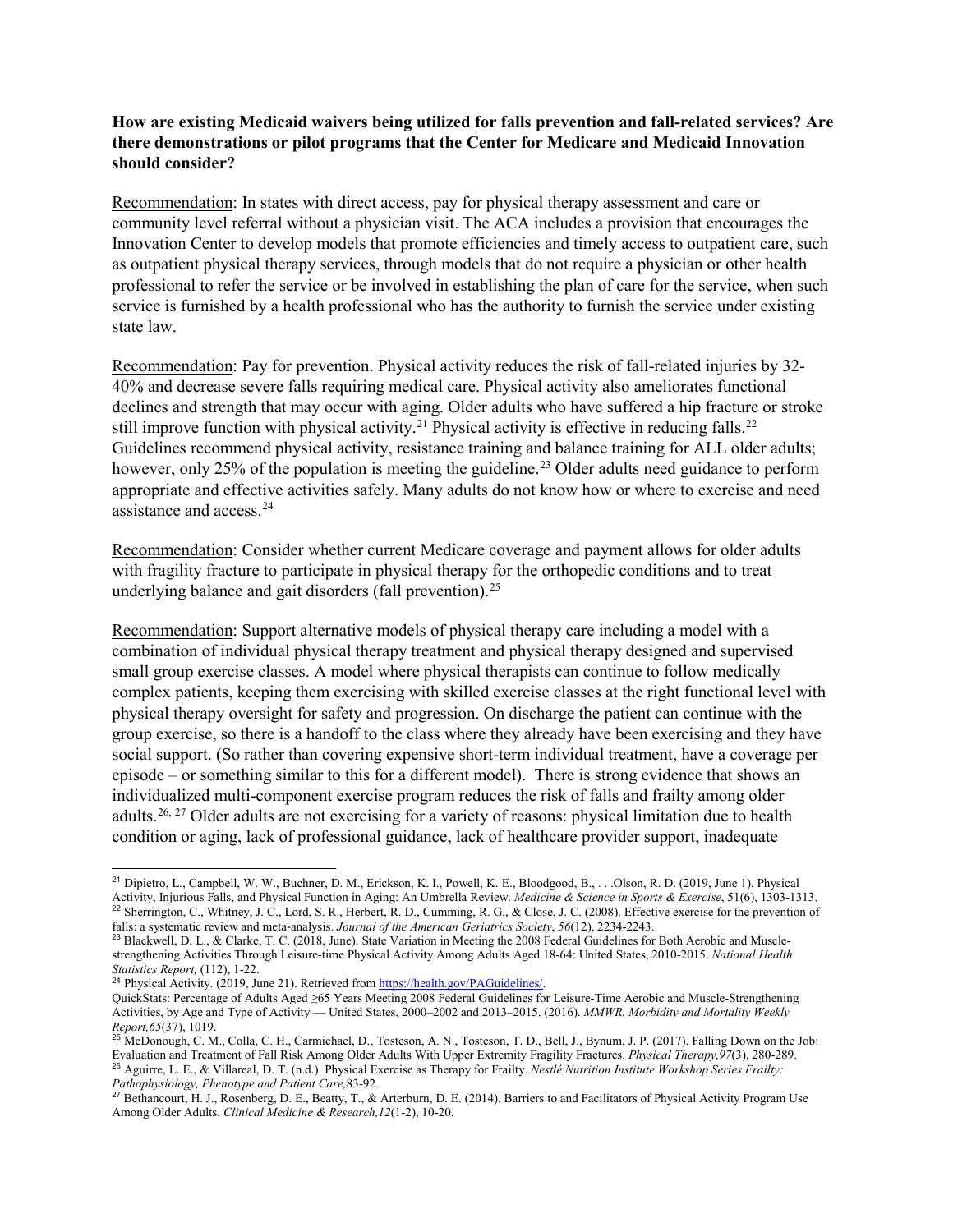information on available programs. <sup>20</sup> Even with exercise programs that are free or low cost (Silver Sneakers, Enhance Fitness), older adults are attending in very in very low numbers.20 The most vulnerable people of this population are not utilizing this service. The current medical model of physical therapy consists of short-term treatment and discharge with a home exercise program and/or recommendation to continue with community programs. This model is unable to keep patients healthy largely due to the fact that patients are not exercising at home or in the community.<sup>20,[28](#page-8-0),[29](#page-8-1)</sup> Patients must continue to exercise to maintain the gains made in physical therapy. Unfortunately, studies have shown that the gains made by older adults in physical therapy begin to decline anywhere between 1 and 9 months after discharge.<sup>21, 22, [30](#page-8-2)</sup> Lack of adherence to the home exercise program on discharge and functional regression leads to repeat incidences of falls, balance concerns, or other declines requiring additional bouts of physical therapy treatment.

# **Evidence-Based Practices**

## **Are there evidence-based practices that reduce the rate of additional bone fractures among those older Americans who have fallen and broken or fractured bones?**

Targeted progressive balance and gait training combined with lower extremity strengthening exercise (e.g., Otago) is effective in reducing fall risk and fall-related injuries by  $40-60\%$ .<sup>[31](#page-8-3)</sup> The rate ratio  $(95\%CI)$  for falls resulting in fractures was 0.39 (0.22 to 0.66).

### **Are there regional differences in the utilization of these services, evaluations, or screenings?**

Although regional differences were not examined, a study of national Medicare claims found that only 10% of older adults with new upper extremity fragility fracture received evaluation or treatment for fall risk, balance and gait disorders. [32](#page-8-4)

## **Are there models (such as the Million Hearts Campaign) for other health conditions that have applicability to reducing the overall rate and impact of falls among the elderly?**

Yes. Please see:

- a. The Falls Free Coalition through the National Council on Aging [https://www.ncoa.org/resources/falls-free-coalition-overview/.](https://www.ncoa.org/resources/falls-free-coalition-overview/)
- b. The Stopping Elderly Accidents, Deaths, and Injuries (STEADI) initiative to improve screenings, assessment, and interventions for falls prevention available at: [https://www.cdc.gov/steadi/index.html.](https://www.cdc.gov/steadi/index.html)
- c. National Falls Prevention Awareness Day (National Council on Aging). [https://www.ncoa.org/healthy-aging/falls-prevention/falls-prevention-awareness-day/.](https://www.ncoa.org/healthy-aging/falls-prevention/falls-prevention-awareness-day/)

<span id="page-8-0"></span> <sup>28</sup> Forkan, R., Pumper, B., Smyth, N., Wirkkala, H., Ciol, M. A., & Shumway-Cook, A. (2006, March). Exercise adherence following physical therapy intervention in older adults with impaired balance. *Phys Ther*. 2006;86(3):401-1.

<span id="page-8-1"></span><sup>&</sup>lt;sup>29</sup> Vellas, B. J., Wayne, S. J., Romero, L. J., Baumgartner, R. N., & Garry, P. J. (1997). Fear of falling and restriction of mobility in elderly fallers. *Age and Ageing,26*(3), 189-193.

<span id="page-8-2"></span><sup>30</sup> Dipietro, L., Campbell, W. W., Buchner, D. M., Erickson, K. I., Powell, K. E., Bloodgood, B., . . . Olson, R. D. (2019, June 1). Physical Activity, Injurious Falls, and Physical Function in Aging: An Umbrella Review. *Medicine & Science in Sports & Exercise*, 51(6), 1303-1313. <sup>31</sup> El-Khoury, F., Cassou, B., Charles, M., & Dargent-Molina, P. (2015). The effect of fall prevention exercise programmes on fall induced injuries in community dwelling older adults:. *British Journal of Sports Medicine,49*(20), 1348-1348.

<span id="page-8-4"></span><span id="page-8-3"></span><sup>32</sup> McDonough, C. M., Colla, C. H., Carmichael, D., Tosteson, A. N., Tosteson, T. D., Bell, J., Bynum, J. P. (2017). Falling Down on the Job: Evaluation and Treatment of Fall Risk Among Older Adults With Upper Extremity Fragility Fractures. *Physical Therapy,97*(3), 280-289.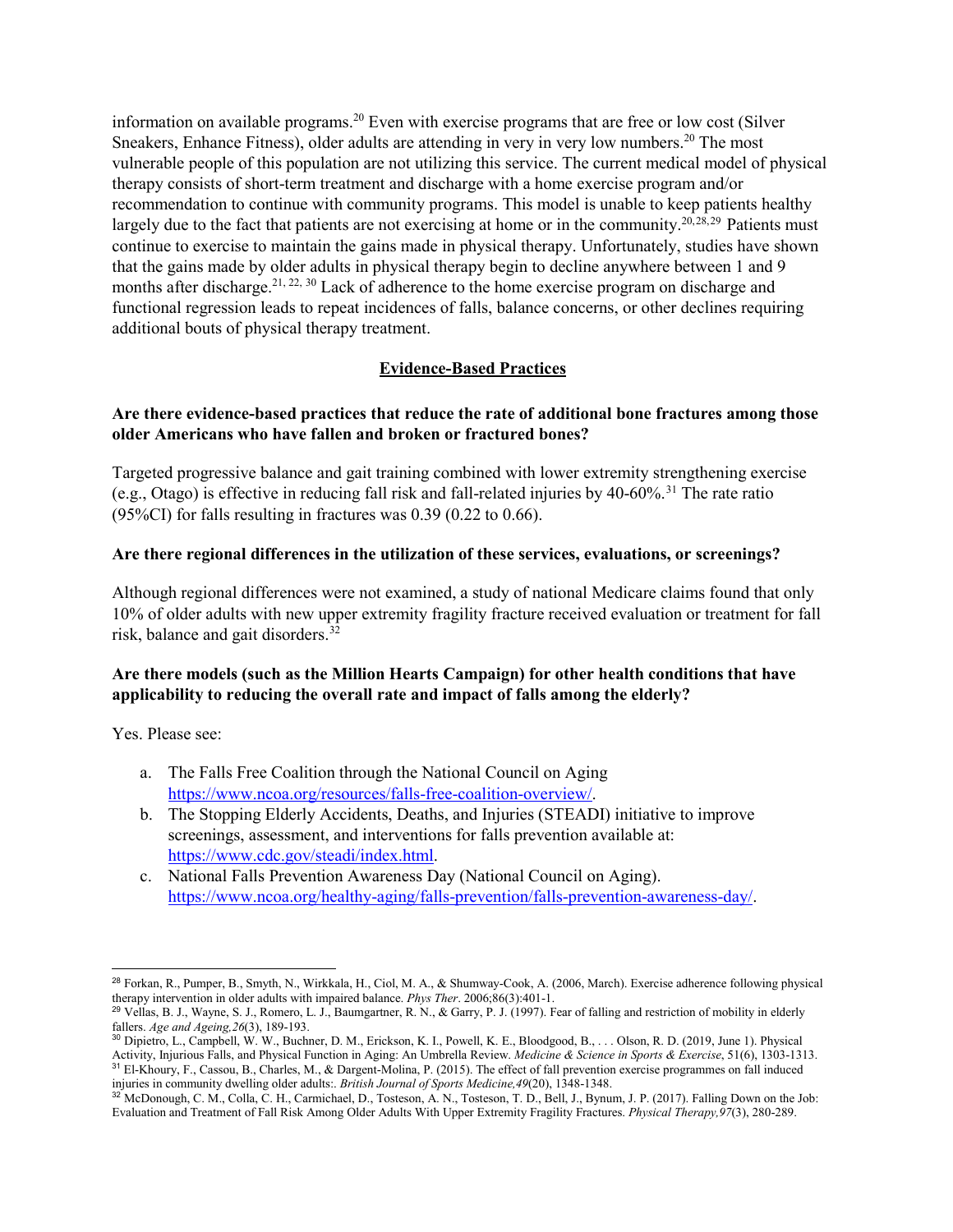d. Royal Osteoporosis Society: Strong, Steady, and Straight. [https://theros.org.uk/forms/documents/strong-steady-and-straight/.](https://theros.org.uk/forms/documents/strong-steady-and-straight/)

### **Polypharmacy**

# **What recommendations do you have to ensure prescribers take into account the relationship between polypharmacy and falls risk when making both initial and follow-up clinical decisions for high-risk patients?**

Polypharmacy and its relationship to falls risk was another area posed by the Committee. We agree that this is an area of high risk, and there is plentiful research to support that someone on 4-6 medications is at increased risk for falls.<sup>[33](#page-9-0)</sup> A medication review is an important part of physical therapists assessment. Physical therapists can collaborate with other health care professionals to manage these issues. For example, a physical therapist will conduct a medication review may find drugs that are contraindicated together, or drugs that flag as high risk when used in combination with each other. In these situations, a physical therapist would contact the physician or nurse practitioner, and alert them to the findings. Many times, they find they are unaware of other medications the patient has been prescribed by another provider.

Recommendation: APTA has previously issued a statement on the role of physical therapists in medication management as related to homecare. As stated by APTA, "It is within the scope of the physical therapist to perform a patient screen in which medication issues are assessed even if the physical therapist does not perform the specific care needed to address the medication issue. The physical therapist is competent and qualified to serve as case manager and facilitate coordination of care with physicians and nurses."[34](#page-9-1) Physical therapists have the professional capability and ability to refer to others in the health care system for identified or possible needs that are beyond the scope of physical therapist practice. Accordingly, AGPT strongly recommends that CMS recognize the competence of physical therapists in managing medications and their ability to collaborate with other health care professionals when appropriate and remove this discipline-specific guidance in the Guidelines.

## **Is there a need for increased research on the link between polypharmacy and falls-related deaths and/or injuries?**

Recommendation: Yes. Although there were over 10,000 indexed studies on this subject published since 2014, they show mixed outcomes. One systematic review of 50 comorbidity-adjusted observational studies found that polypharmacy has unclear association with falls and death in community-dwelling older adults. [35](#page-9-2) Another review (132 studies with 34,143 total participants) found that de-prescribing needed to be part of a patient-specific intervention in order to reduce risk of death and falls.<sup>[36](#page-9-3)</sup> Many

<span id="page-9-0"></span> <sup>33</sup> Avin, K. G., Hanke, T. A., Kirk-Sanchez, N., McDonough, C. M., Shubert, T. E., Hardage, J., & Hartley, G. (2015). Management of Falls in Community-Dwelling Older Adults: Clinical Guidance Statement From the Academy of Geriatric Physical Therapy of the American Physical Therapy Association. *Physical Therapy,*95(6), 815-834.

<span id="page-9-1"></span><sup>&</sup>lt;sup>34</sup>[https://www.apta.org/uploadedFiles/APTAorg/Payment/Medicare/Coding\\_and\\_Billing/Home\\_Health/Comments/Statement\\_MedicationManag](https://www.apta.org/uploadedFiles/APTAorg/Payment/Medicare/Coding_and_Billing/Home_Health/Comments/Statement_MedicationManagement_102610.pdf) [ement\\_102610.pdf](https://www.apta.org/uploadedFiles/APTAorg/Payment/Medicare/Coding_and_Billing/Home_Health/Comments/Statement_MedicationManagement_102610.pdf)

<span id="page-9-3"></span><span id="page-9-2"></span><sup>&</sup>lt;sup>35</sup> Fried, T. R., Oleary, J., Towle, V., Goldstein, M. K., Trentalange, M., & Martin, D. K. (2014). Health Outcomes Associated with Polypharmacy in Community-Dwelling Older Adults: A Systematic Review. *Journal of the American Geriatrics Society,62*(12), 2261-2272. <sup>36</sup> Page, A. T., Clifford, R. M., Potter, K., Schwartz, D., & Etherton‐Beer, C. D. (2016). The feasibility and effect of deprescribing in older adults on mortality and health: A systematic review and meta‐analysis. *British Journal of Clinical Pharmacology,82*(3), 583-623.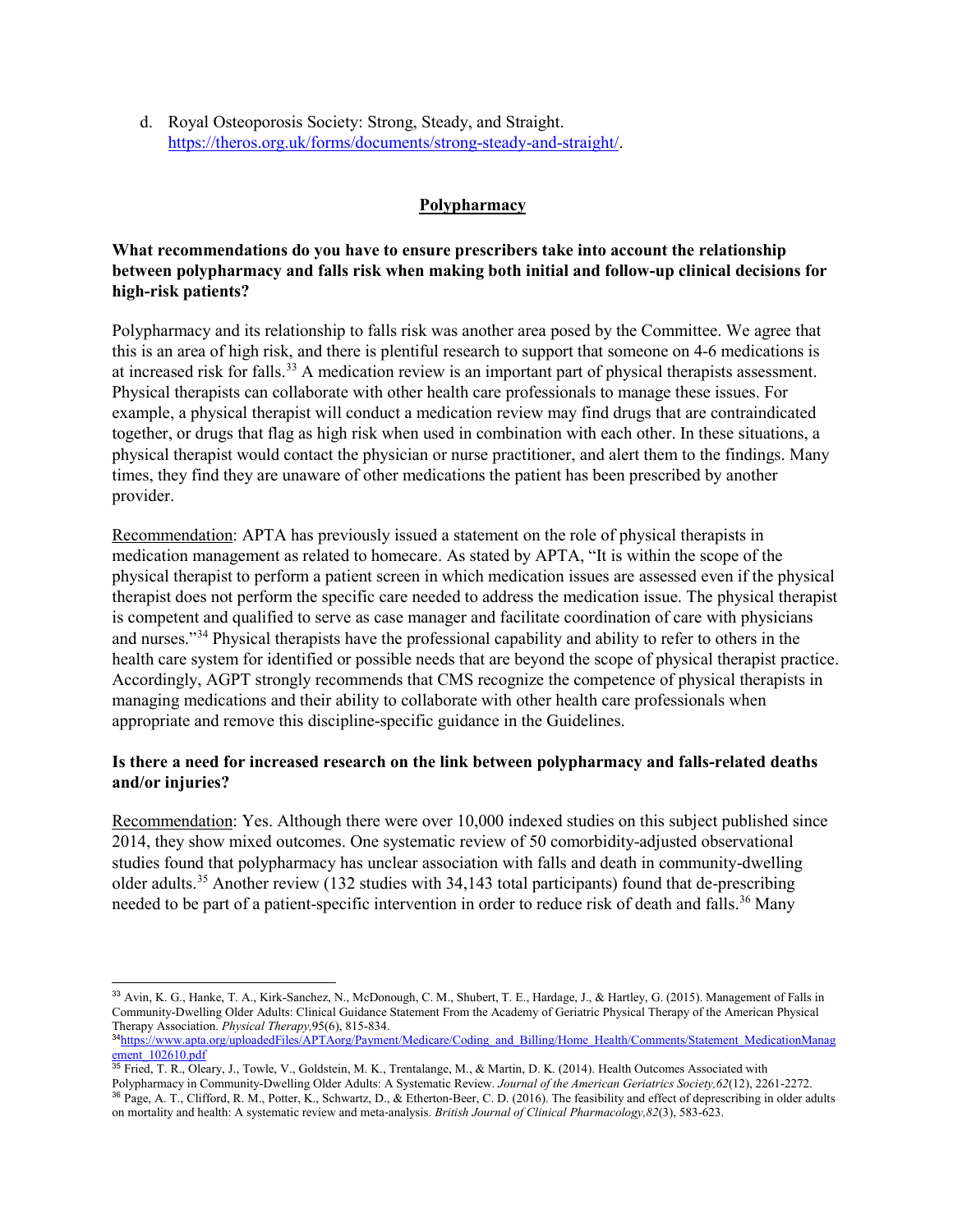medications in the Beers criteria do carry increased fall risk as a side effect, so future research should target specific, multi-component interventions related to polypharmacy and associated fall/mortality risk.

There is a significant need to assess polypharmacy for many reasons that impact morbidity and mortality as well as wellbeing. Specific to falls, we need to find how to educate providers better about too many medications, reimburse for time for geriatricians to regularly review medications (and to have more geriatricians practicing) or support with other health care providers such as physical therapists to review medications for possible contributions and make recommendations for de-prescribing.

### **Transitions of Care**

## **How can the transitional period from a hospital or skilled nursing facility to the home be improved in assessing the home for fall risks?**

Recommendation: The transitional period following an admission to the acute care hospital or skilled nursing facility to address a fall-related injury or fracture should include a follow-up visit to the home by a physical therapist. The Stevens/Lee study demonstrated that home hazards are another risk or contributing factor[.37](#page-10-0) Home assessments and exercise interventions initiated early after an initial fall are most likely to reduce rates of a second fall, and will help to restore lost functional ability and mobility. Among the most effective interventions are home-based exercise programs that allow therapists to address both mobility related concerns and home environmental factors that contribute to fall rates.<sup>3</sup> Home-based interventions are perhaps most critical for frail or cognitively impaired older adults who cannot attend clinic-based services regularly and may represent the only option for skilled care for patients in rural or socioeconomically impoverished areas.

Home safety evaluations are the most cost-effective means of falls prevention. [38](#page-10-1) Older adults would benefit from receiving a home safety evaluation after a transition of care, considering their functional abilities often decline after hospitalization or a skilled nursing home stay. This is most easily supported through home care services; however, undertaking this is a barrier if the home safety evaluation is not allowed if an individual is not deemed homebound. An additional barrier to home safety modifications includes coverage for items such as grab bars in the bathroom and hand rails on stairs. The cost-benefit ratio of covering these modifications compared to cost of an older adult suffering a fall is welldocumented. 33

## **What more could be done by government agencies to support fall risk assessments and the implementation of protocols that could be used to prevent falls in the home care population?**

Recommendation: Require public and private payers to cover an annual fall risk evaluation by a physical therapist for older adults. Such a program would be aligned with the CDC recommendation of home safety evaluation as part of the STEADI guidelines for fall prevention. Moreover, government agencies could support fall risk assessments and protocols to prevent falls by promoting policies to increase community access to preventive services by making services available in convenient community settings,

<span id="page-10-0"></span> <sup>37</sup> Stevens, J. A., & Lee, R. (2018). The Potential to Reduce Falls and Avert Costs by Clinically Managing Fall Risk. *American Journal of Preventive Medicine*,55(3).

<span id="page-10-1"></span><sup>38</sup> Olij, B. F., Ophuis, R. H., Polinder, S., Beeck, E. F., Burdorf, A., Panneman, M. J., & Sterke, C. S. (2018). Economic Evaluations of Falls Prevention Programs for Older Adults: A Systematic Review. *Journal of the American Geriatrics Society,66*(11), 2197-2204.